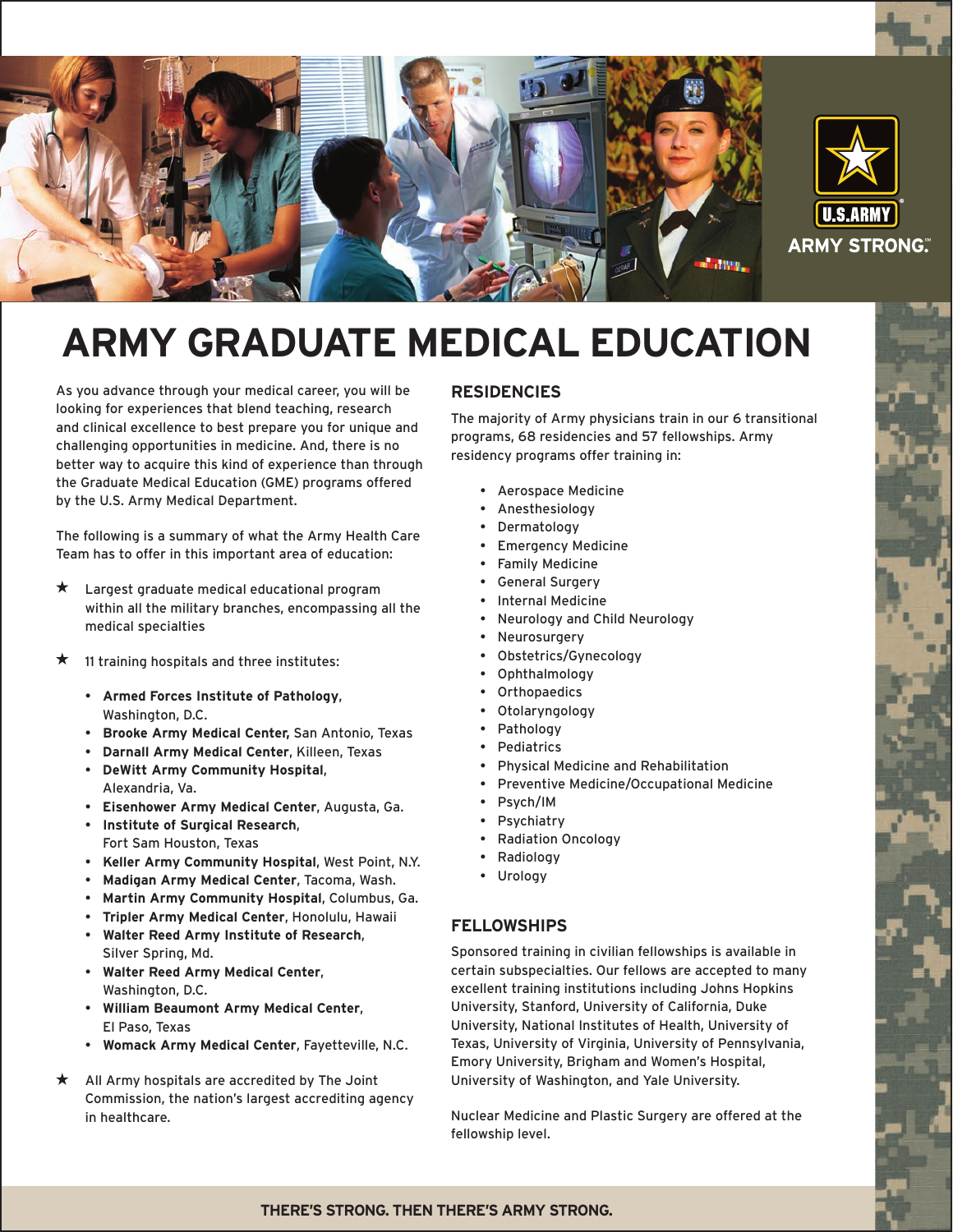Below is a sampling of both Army and Army-sponsored civilian fellowships that are offered. This list is not inclusive. Some of our programs are integrated with the Navy in the National Capital Area and with the Air Force in San Antonio.

#### **Army Fellowships**

- **Allergy**
- **Anesthesia** Pain Management Regional Anesthesia
- **Family Medicine** Faculty Development Sports Medicine
- **Medicine**

**Cardiology** Endocrinology Gastroenterology General Internal Medicine (faculty development) Geriatric Medicine Hematology/Oncology Infectious Diseases Nephrology Pulmonary/Critical Care

- **Nuclear Medicine**
- **Obstetrics/Gynecology** Gynecology Oncology Maternal-Fetal Medicine **Urogynecology**
- **Orthopaedics** Hand Surgery Sports Medicine

### • **Pediatrics**

Neonatology Pediatric Endocrinology Pediatric Gastroenterology Pediatric Hematology/Oncology Pediatric Infectious Disease

#### • **Psychiatry**

Addiction Psychiatry Child and Adolescent Psychiatry Forensic Psychiatry Geriatric Psychiatry Preventive Psychiatry

#### **Civilian Fellowships**

- **Cardiology** Interventional Cardiology
- **Dermatology** Immunodermatology MOHS/Dermatologic Surgery
- **General Surgery** Plastic Surgery Colon/Rectal Surgery Advanced Laparoscopic Surgery
- **Ophthalmology** Corneal/External Disease Glaucoma Retinal Surgery
- **Orthopaedics** Spine Surgery Children's Orthopaedics Foot and Ankle Surgery
- **Radiology** Vascular/Interventional Radiology
- **Urology** Pediatric Urology Urology Oncology

## **Accreditation**

All Army residency and fellowship programs are accredited by the American Council for Graduate Medical Education; in addition, the average length of accreditation for our programs is 4.3 years as compared with the average civilian program length of accreditation of 3.7 years.

Graduates of our programs have an average 95 percent first time board pass rate. The first time pass rate has been 100 percent for the past three years in 14 specialties (dermatology, endocrinology, critical care, gastroenterology, nephrology, radiation oncology, thoracic surgery, vascular surgery, neurosurgery, preventive medicine, nuclear medicine, physical medicine and rehabilitation, adolescent medicine and sports medicine). All of these measures are well above national first time pass rates for these specialties (civilian first time pass rates for these specialties range from 71 to 92 percent).

Our faculties are board-certified in their specialty and are dedicated to teaching as they are not distracted by some of the business aspects of medicine. Many faculties are involved in research, and their work is presented at annual specialty meetings and published in respected medical journals and textbooks.

The Emergency Medicine residents at Darnall Army Medical Center have achieved the top score on the annual in-service exam out of the 127 programs across the nation for an unprecedented six years in a row. One of the residents related, "Each individual in our program works hard to represent ourselves, our program and the military on this in-service exam."

# Page 2 **THERE'S STRONG. THEN THERE'S ARMY STRONG.**